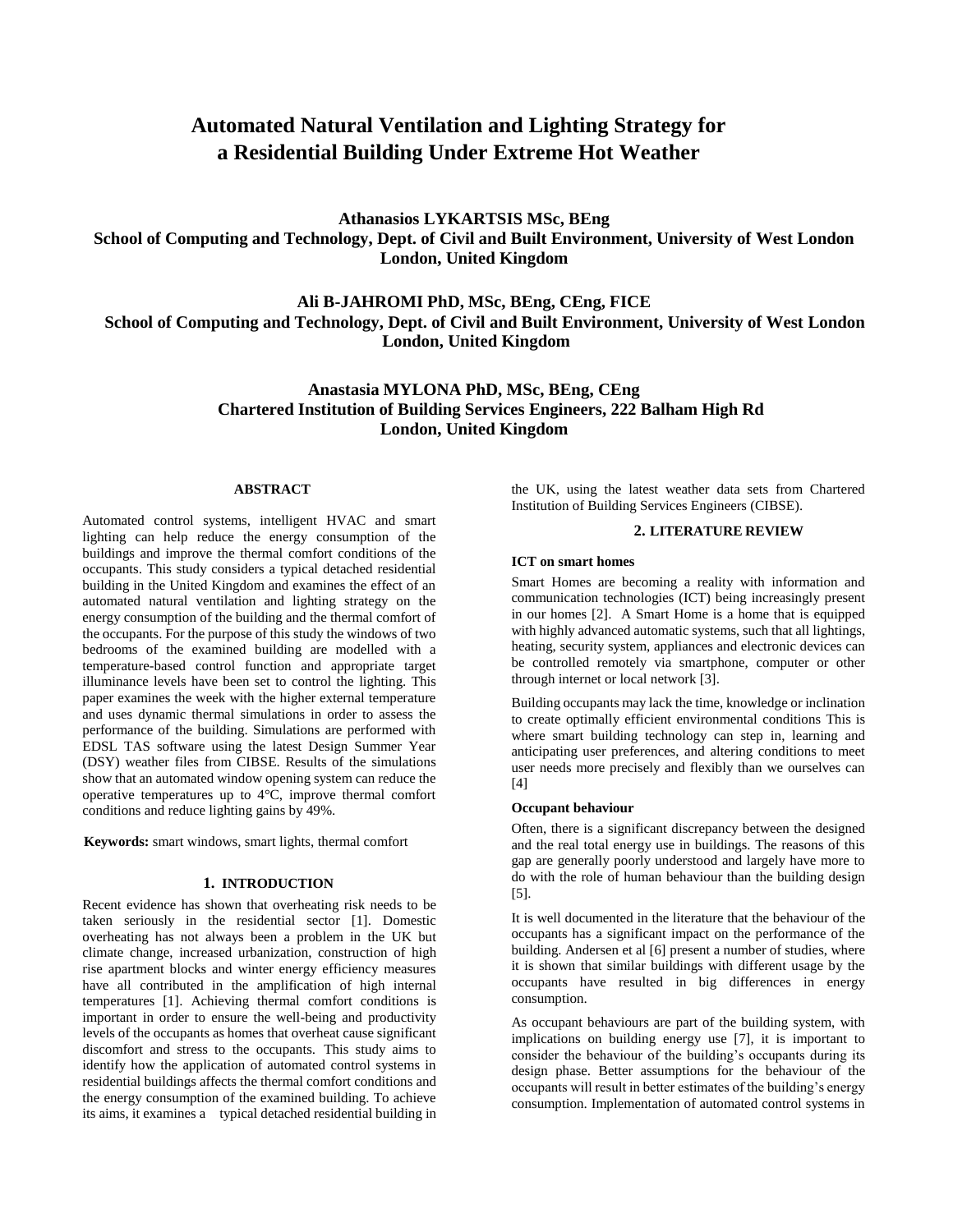residential buildings, could help to reduce the amount of assumptions made about the behaviour of the occupants during the design phase of building.

#### **Window opening / closing behaviour**

Several studies have investigated which parameters affect the decision of the occupants of residential buildings to open or close a window. Reasons for opening and closing the windows can be biological, psychological, social, time and physical environment [8]. Andersen et al [6] report that the window opening mechanism is strongly related to the outdoor temperature.

The Department for Communities and Local Government in their report "Investigation into Overheating in Homes" report findings in the literature which show that windows were closed to control temperature and that the action of closing the windows is mainly driven by the need of keeping warm rather than keeping cool [9]. Andersen et al [6] note that if a window is opened because the occupants feel too warm, it will probably stay open until they start to feel cold. This is also supported by the findings of another study, performed by Raja et al [10] where reasons for closed windows are presented. These reasons mentioned by the people who were interviewed are ``others want them shut," `` to prevent draught," `` to keep the noise level low," or ``interference with blind" [10].

Lisa Gobio-Lamin presented a literature review on domestic ventilation practices [11]. The study discusses window opening behaviour for different dwelling types and for different rooms. It is stated that the preferred temperature in bedrooms is lower than in the living rooms and that bedroom windows are opened for much longer periods than the windows of other rooms. In addition to that findings of the literature review show that some occupants prefer to keep the windows of the main bedroom open during the night even in cold weather conditions.

#### **Acceptable thermal comfort conditions**

The adaptive model described in ASHRAE 55-2010 [12] was used to investigate the thermal comfort conditions of the occupants during the examined period.

This model introduces the prevailing mean outdoor temperature  $(T_{\text{mo}})$ . The  $(T_{\text{mo}})$  is calculated as an arithmetic average of the mean outdoor temperatures over no fewer than seven and no more than thirty sequential days, prior to the day in question [13]. Two sets of operative temperature limits – one for 80% acceptability and one for 90% acceptability are defined. For typical applications, the 80% acceptability limits should be used. The 90% acceptability limits are acceptable when a higher standard of thermal comfort is required.

The acceptable operative temperatures for naturally conditioned spaces are determined using the equations (1) to (4) [12].

Upper 80% acceptability limit (°C)

$$
0.31 * T_{mo} + 21.3 \tag{1}
$$

Upper 90% acceptability limit (°C)

 $0.31 * T_{mo} + 20.3$  (2)

Lower 80% acceptability limit (°C)

 $0.31 * T_{mo} + 14.3$  (3)

Lower 90% acceptability limit (°C)

 $0.31 * T_{mo} + 15.3$  (4)

#### **3. METHODOLOGY**

#### **EDSL TAS**

Thermal simulations of the examined building were performed using EDSL TAS version 9.3.2, a building simulation program developed by Engineering Development Solution Software. TAS is a building modelling and simulation tool, capable of performing dynamic thermal simulations of buildings and accurately predict energy consumption, C02 emissions, operating costs and occupant comfort [14].

The modelling process of a building in EDSL TAS is divided in three parts. The first part is the creation of the 3D model of the building, second part is the assignment of the various building characteristics and the third part is the simulation of the building.

Creation of the building's 3D model is performed in the TAS 3D Modeler (.t3d). The first step is to import the building's floor plans to the model and identify the height of the walls, which was set to 3.00 meters for the examined building. The next step is to create the required building elements and the windows of building. Based on the imported drawings the user creates a model of floors, assigns the building elements to the walls and positions the windows. Finally, the user identifies the different zones of the building and assigns a name to them. The zones of the first floor of the examined building can be seen in Figure 2. Upon completion of the modelling of each floor a validation of the model is required in order to check if there are any errors or warnings. The same process is repeated for all the floors of the building.

When the 3D modelling of the building is completed the model is exported to the TAS Building Simulator (.tbd). At this point the user needs to identify the building's construction materials, its internal conditions and assign a suitable calendar and weather file. A construction should be applied to all the building elements that were created in the 3D Modeler. The U-Values of the constructions applied to the building elements is shown in Table 1. The relevant activities of National Calculation Method (NCM) v5.2.4 were applied to the zones of the examined building. In addition to that a NCM calendar is assigned to the building. Finally, the user assigns to the model a weather file that represents the weather conditions of the location of the building. This study uses the latest at the moment weather data from CIBSE. The weather file used to perform the simulations presented in this paper is the Design Summer Year (DSY) - 2 for London Weather Centre. DSY-2 represents an intense extreme summer, which is chosen as the year with the event which is about the same length as the moderate summer year but has a higher intensity than the moderate summer.

Following the input of the model's parameters, the building can be simulated using the TAS Building Simulator. Results of the simulation are shown in the TAS Results Viewer (.tsd).

#### **Description of the building**

The examined residential building is a two-floor house with a total area of  $333 \text{ m}^2$ . On the ground floor, the building's zones consist of a living room, a dining room, hall area, a kitchen with a utility room, two storage areas, a WC and the garage.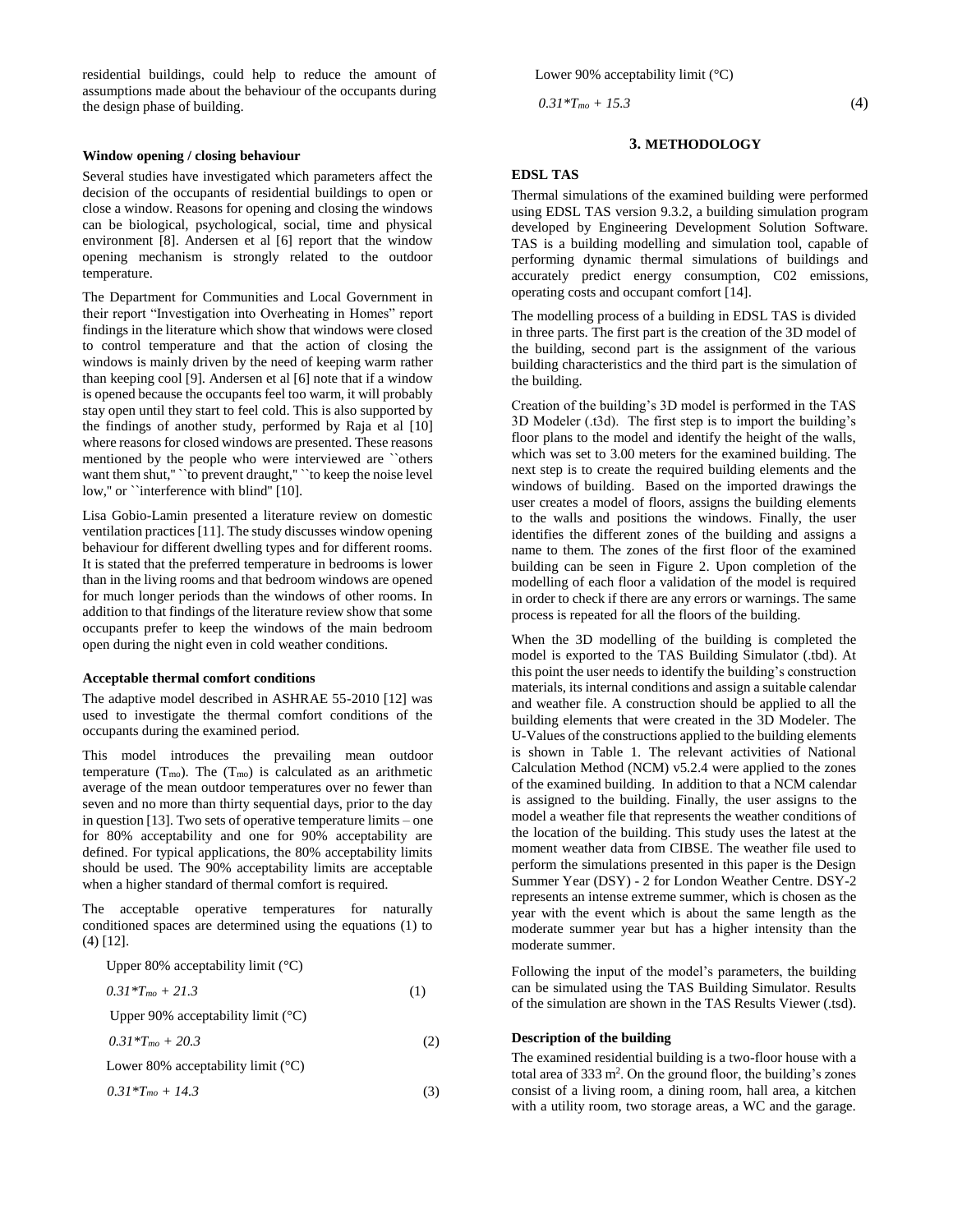On the first floor, the building has four bedrooms and a bathroom. The building is naturally ventilated.

|                                           | <b>Construction</b> | <b>U-Value</b>               |
|-------------------------------------------|---------------------|------------------------------|
| <b>Building fabric</b><br><b>U-Values</b> | External Wall       | $0.24 \text{ W/m}^2\text{K}$ |
|                                           | Partition Wall      | $0.73 \text{ W/m}^2\text{K}$ |
|                                           | Roof                | $0.13 \text{ W/m}^2\text{K}$ |
|                                           | Windows             | $2.30 \text{ W/m}^2\text{K}$ |

Table 1. Building fabric U-Values

The front elevation of the building model as it was created in EDSL TAS in shown in Figure 2.



Fig 1. Front elevation of building



Fig 2. Zoning of first floor

#### **Examined scenarios**

In order to investigate the effect of automated controls on the thermal comfort conditions and energy consumption this paper examines two scenarios. The first scenario represents a manual operation of the windows and the lights and the second scenario represents an automated operation.

The examined period is the week of the year which includes the day with the highest external temperature. The day with the highest external temperature is the 222nd day of the year, so this paper examined the week commencing on the 218th day of the year and ending on the 224th day of the year.

This paper presents results for rooms Bedroom 2 which is south facing and Bedroom 3 which is north facing. The bedrooms are considered to be occupied 24 hours a day. Based on the findings of the literature review, the windows of the bedroom are considered fully opened at all times for the manual control scenario.

Finding of the literature review suggest that switching on the light in early morning often means that it stays on throughout the day [10]. The manual control of the lights is based on a similar norm. The occupants will turn the lights of each zone on when the illuminance levels are lower than the target illuminance and they will leave them on until the end of the day. The start of the day is modelled to be at 06:00 and the end of the day at 22:00.

The automated opening and closing of the windows is controlled by a function. This function simulates natural ventilation with external temperature cut-off. The aperture is modelled to begin to open when the resultant temperature in the adjacent zone exceeds 21°C and to be fully open when the resultant reaches 23°C. If the external temperature exceeds the internal temperature the aperture will begin to close. In order to examine the effect of automated control on the lighting loads, a function that controls the lighting of the zones of the building was modelled. This function models a photocell control of the lighting. Acceptable illuminance levels are maintained at all hours during the occupancy schedule. Target illuminance was set at 100lux. As illuminance increases, lighting gain will decrease. When examining the automated lighting control, a parasitic power of  $0.57$  W/m<sup>2</sup> is added to the total lighting gain. This is the amount of energy used by the photocell sensor.

#### **4. RESULTS AND DISCUSSION**

## **Thermal comfort**

Figures 3 and 4 presented below show the operative temperature of bedrooms 2 and 3 respectively. Operative temperature of the manual control scenario is shown with the blue line and operative temperature of the automated control scenario is shown with the green line. The vertical axis shows the temperature in  $(^{\circ}C)$  and the horizontal axis represents the time. The purple horizontal lines show the 80% acceptability limit and the yellow lines represent the 90% acceptability limit. The acceptability limits for each day were calculated by the mean outdoor temperature of the previous seven days.

As it can be observed from the graphs the greater differences in operative temperature between the two scenarios occur during the daytime. This is due to the fact that in the automated control scenario the windows close when the external temperature is higher than the internal temperature. As a result, lower operative temperatures are achieved, and thermal comfort conditions are improved.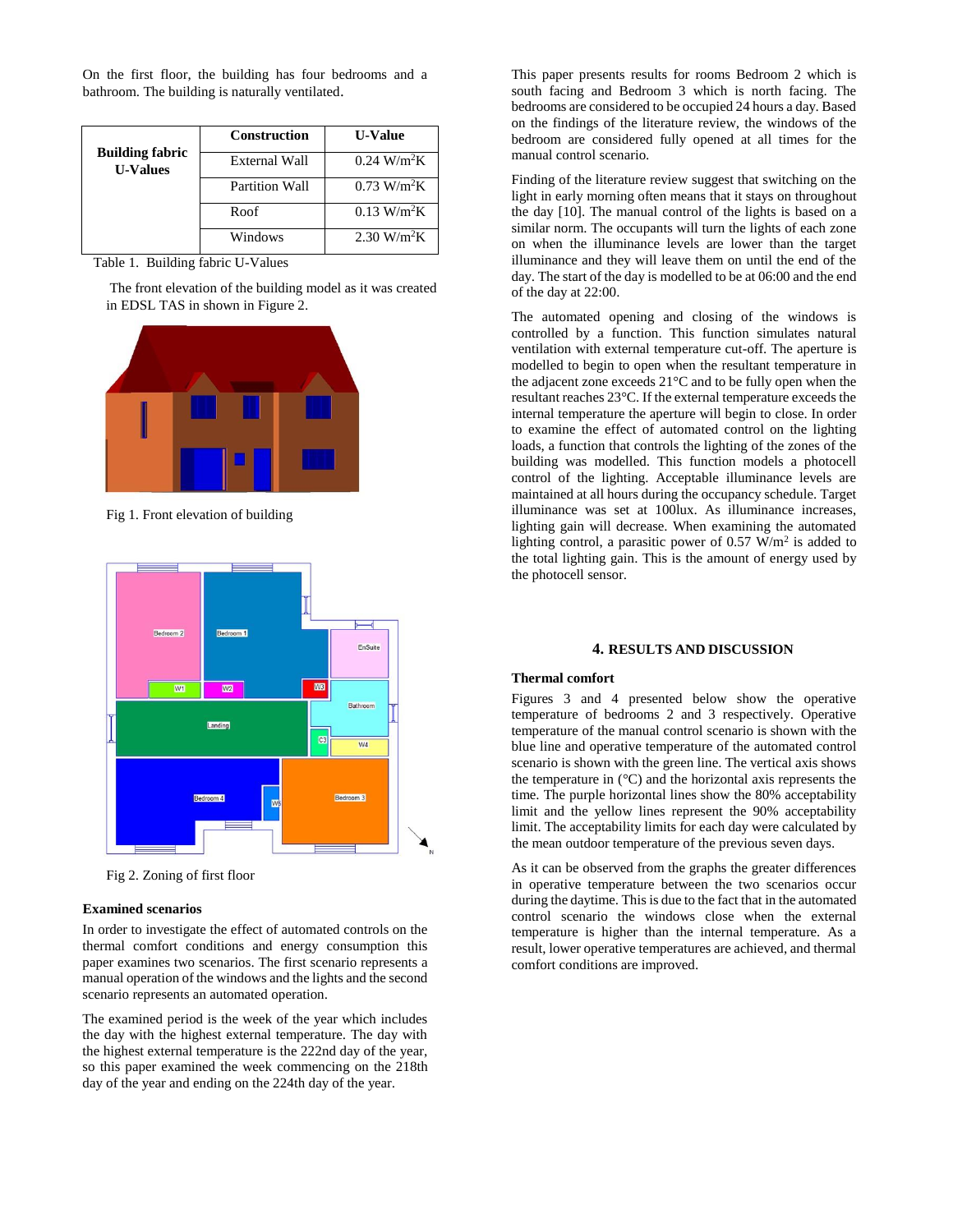



Fig. 4. Comparison of operative temperatures (Bedroom 3)

#### **Lights**

Results presented in Figure 5 below show the lighting gains for the two scenarios during the examined period. The blue bars represent the lighting gains for the manual control scenario and the yellow bars for the automated control. A reduction of the lighting gains by 49% is recorded for both bedrooms.

Illuminance levels are investigated hourly and the target illuminance is 100lux. At the start of the day, at 06:00, the illuminance levels are below 100lux and lighting was provided in order to reach the target illuminance. When examining the manual control scenario, the lights remained on until the end of the day at 22:00 On the other hand when examining the automated control scenario, the lights were off all the hours that the target illuminance was achieved through daylight. In the automated control scenario, artificial lighting was required again at 19:00 in order to reach the target illuminance.

Application of automated systems can result in more energy efficient buildings and in more comfortable conditions for the occupants. Furthermore, automated control systems could help to make more accurate estimations about the behaviour of the occupants and thus to reduce the gap between the simulated and the actual performance of the building.



Fig. 5. Lighting gains (W)

#### **5. CONCLUSIONS**

This study aimed to identify the effect of automated control systems on thermal comfort and lighting gains. More specifically, it examined a typical detached residential building in the UK using dynamic thermal simulation and the latest weather files from CIBSE and presented the results for a south facing and a north facing bedroom.

Automated control of the opening of the windows resulted in reduced operative temperatures and improved thermal comfort conditions. Operative temperatures of the examined rooms were compared with the 80% and 90% acceptability limits defined in ASHRAE 55-2010. Using automated control systems on the windows resulted in differences of up to 4°C during daytime. Automated control of lighting based on target illuminance levels resulted in a 49% reduction of lighting gains for both rooms.

## **6. REFERENCES**

- [1] CIBSE. **Design methodology for the assessment of overheating risk in homes - TM59.** London, 2017.
- [2] EPSRC. REFIT: Smart homes and energy demand reductionhttp://www.refitsmarthomes.org/ (accessed 20 July 2017).
- [3] S.K. Firth, F. Fouchal, T. Kane, V. Dimitriou, T. Hassan Decision support systems for domestic retrofit provision using smart home data streams, **Proceedings of the CIB W78 2013,** The 30th International Conference on Applications of IT in the AEC Industry. Move Towards Smart Buildings: Infrastructures and Cities, Beijing, China, 2013
- [4] Royal Academy of Engineering. **Smart buildings people and performance**. London, 2013.
- [5] V. Fabi, R.V Andersen, S.P Corgnati, B.W Olesen, M. Filippi. DESCRIPTION OF OCCUPANT BEHAVIOUR IN BUILDING ENERGY SIMULATION : STATE-OF-ART AND